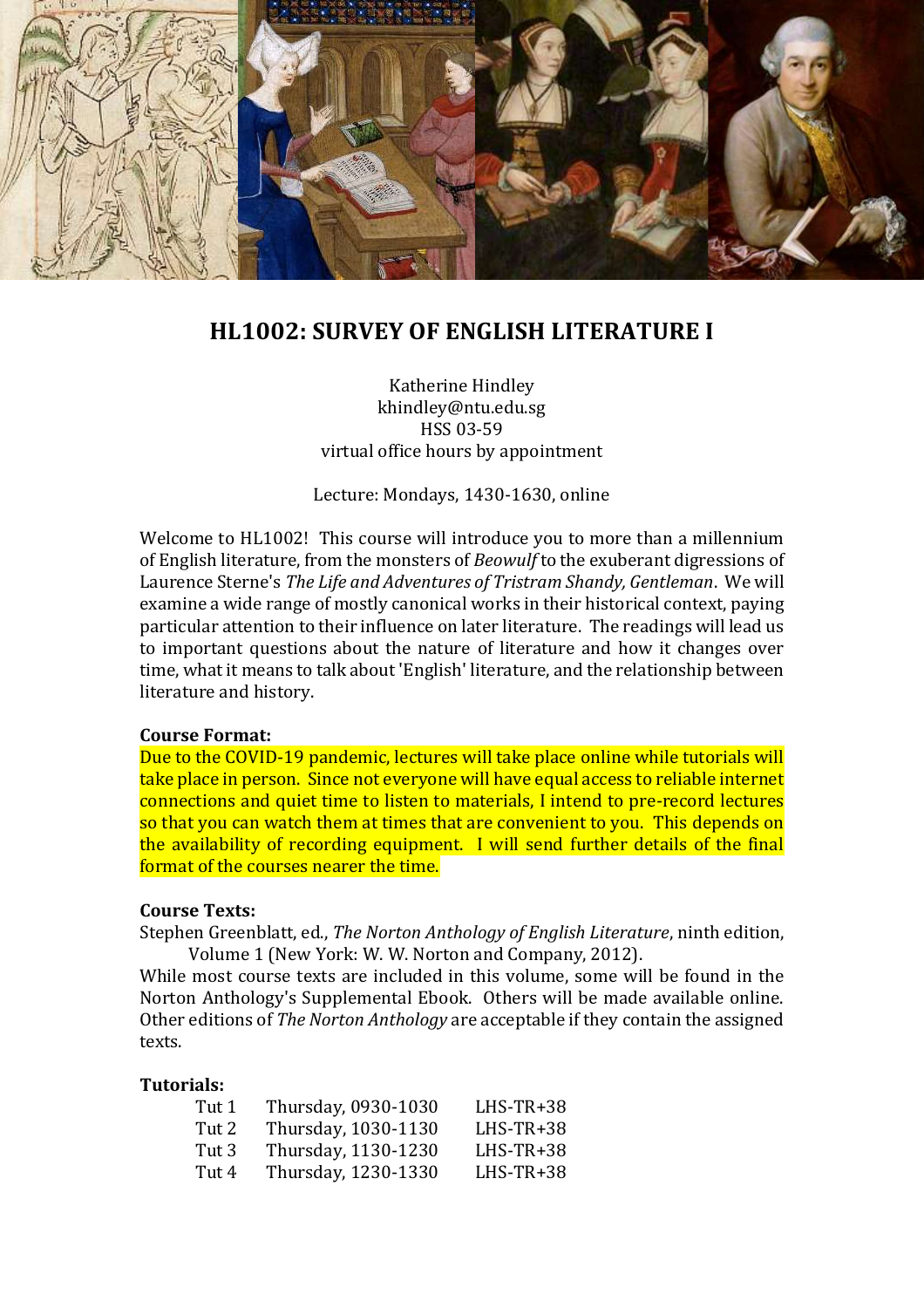| Tut 5 | Thursday, 1330-1430 | LHS-TR+33    |
|-------|---------------------|--------------|
| Tut 6 | Thursday, 1430-1530 | $L$ HS-TR+33 |

#### **Assessment:**

| Essay (2000 words)            | 40% |
|-------------------------------|-----|
| Online exam                   | 25% |
| Portfolio of two short papers | 15% |
| Peer review of short papers   | 10% |
| Participation                 | 10% |

As the major written assignment for this course, your essay will be submitted through Turnitin. Please include a declaration stating: 'This paper represents my own work in accordance with University regulations. I include proper academic references to all my sources.' You do not have to submit a paper copy unless requested by your tutor.

### **Course Policies:**

- Attendance and Participation: barring documented illness or emergencies, you must attend every lecture and tutorial. You must arrive on time, having done the required readings and any assigned work, and be ready to participate in the class discussion. Failure to do so will reduce your participation grade significantly. If you must miss a class, please give your tutor as much notice as possible.
- Late Work and Extensions: if your essay is late, it will be marked down by one third of a grade (i.e. an A- to a B+) for each day that it is overdue. If you think that you will have to submit your essay late, please speak to your tutor as soon as possible. We would rather know the situation than be surprised and disappointed by a missing essay!
- Seeking Help Outside Class: you are encouraged to use any form of legitimate aid to help you write papers and research topics that interest you. Obvious sources of legitimate assistance include your tutors, the writing coaches at the LCC Communication Cube, and the subject librarians at the library.
- Plagiarism and Academic Dishonesty: Don't do it! If your tutors or I find that you have misrepresented someone else's work as your own you will fail the assignment and possibly the course. If you are unsure of how or when to cite a source, please refer to the university's academic integrity resources or ask your tutor.

#### **Questions?**

Feel free to come to me or to your tutor if you have any questions! Most importantly, if you feel that you're falling behind in the course for any reason, *please talk to one of us*. The sooner we discuss any obstacles to your success in this class, the more likely it is that we will be able to fix them.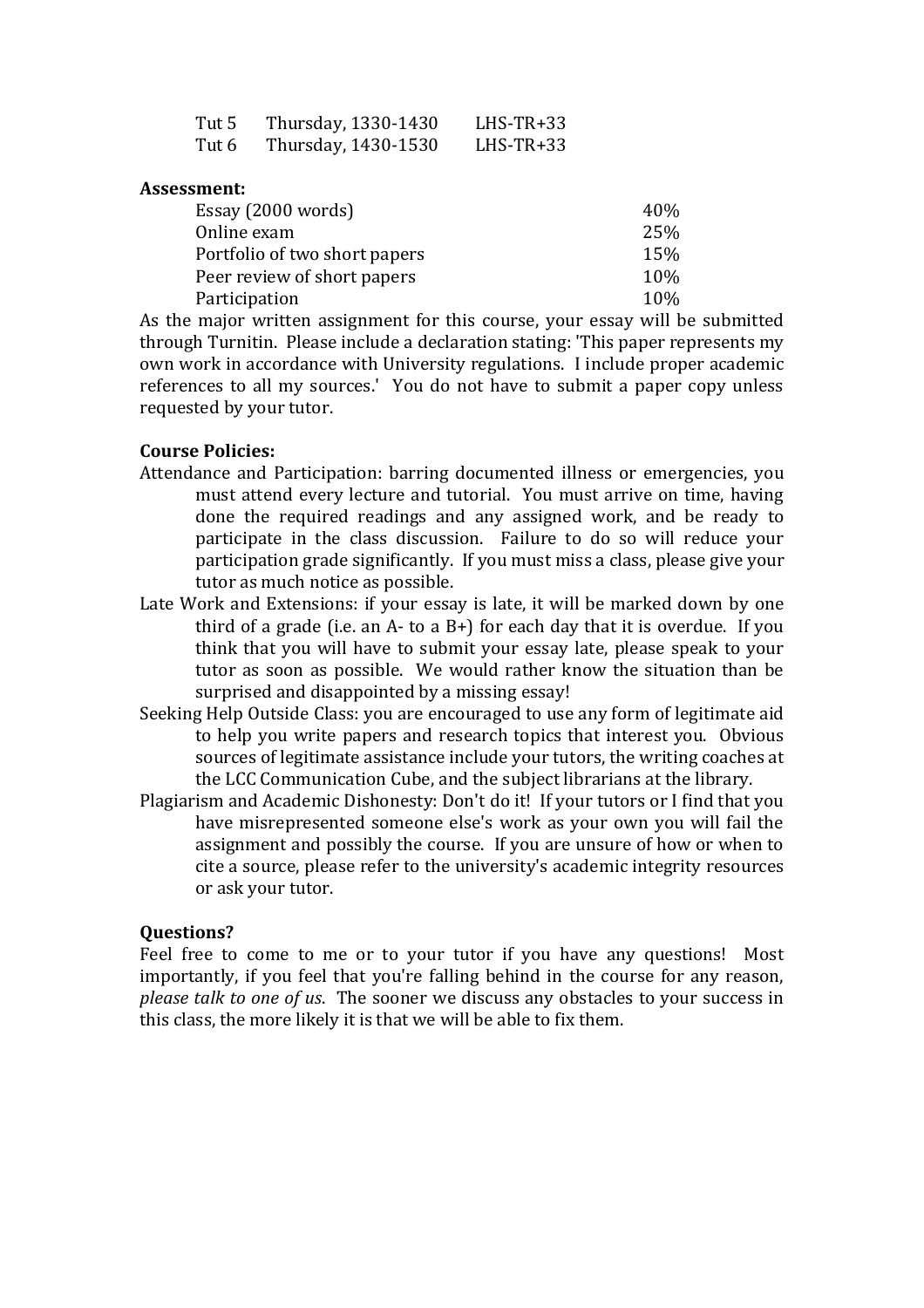## **COURSE SCHEDULE**

## **UNIT 1: OLD ENGLISH**

- **1. No class: National Day Bank Holiday (10 August)**
- **2. Introduction to Old English: Elegy, Heroism, and Religion (17 August)** Bede on 'Cædmon's Hymn' 'The Battle of Maldon' (Ebook) 'The Dream of the Rood'
- **3.** *Beowulf* **(24 August)** *Beowulf*



### **UNIT 2: MIDDLE ENGLISH**



#### **4. Introduction to Middle English Literature: Multilingualism (31 August)**

Marie de France, *Lanval* 'De amico ad amicam' and 'Responcio' (handout)

\*\*first short paper due 3 Sept, 9am\*\*

#### **5. The** *Gawain***-Poet (7 September)** *Sir Gawain and the Green Knight*

#### **6. Chaucer (14 September)** Chaucer, General Prologue to *The Canterbury Tales*, The Wife of Bath's Prologue and Tale

## **UNIT 3: RENAISSANCE LITERATURE**

**7. Introduction to Renaissance Literature: Sonnets (21 September)** Wyatt, 'Whoso list to hunt' and Petrarch, 'Rima 190'